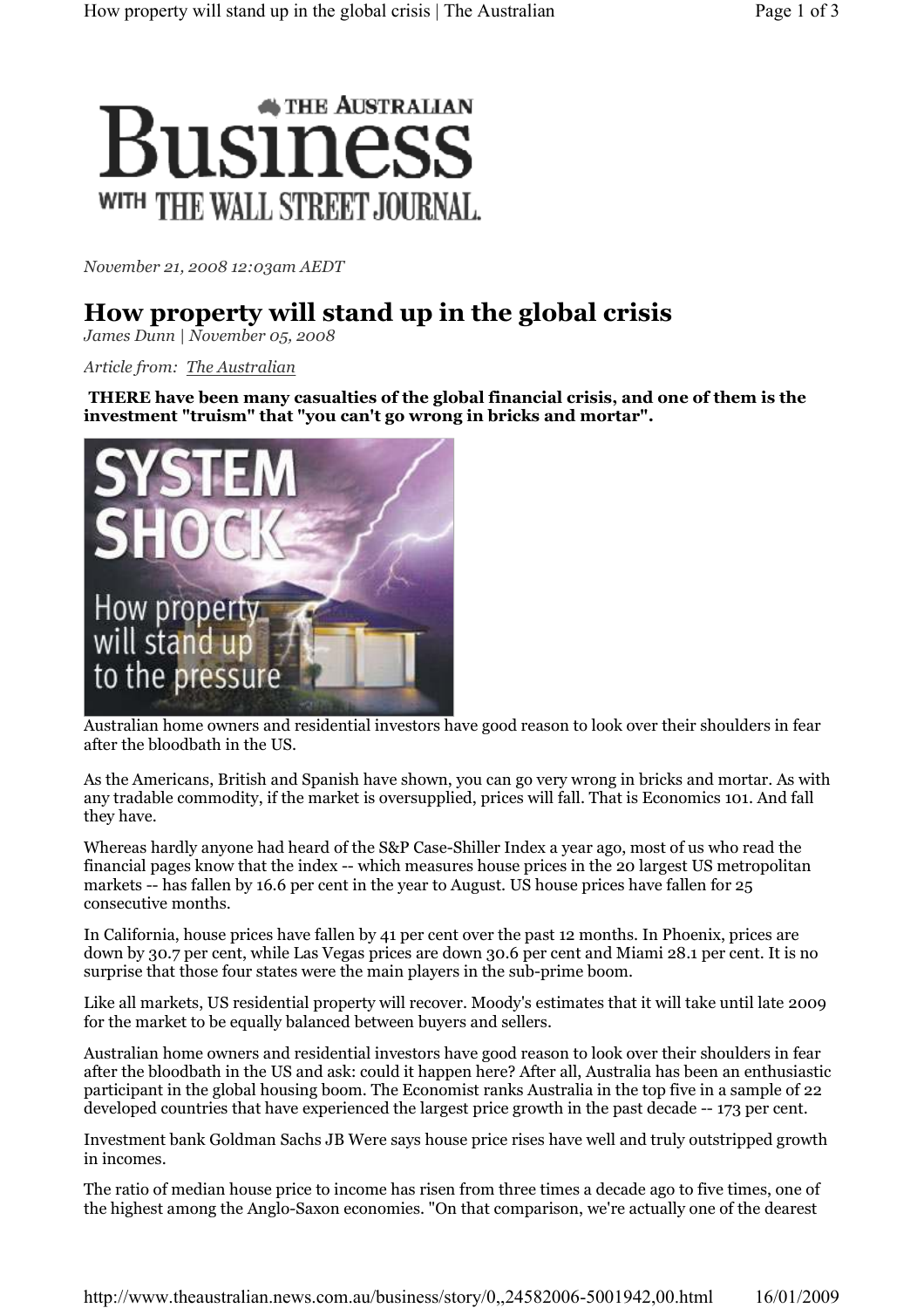markets in the world," says Liam O'Hara, senior economist at Australian Property Monitors.

O'Hara accepts that residential property is overvalued here and has to face a correction but says US-style falls are unlikely.

The main reason, he says, is that whereas the US has a heavily oversupplied housing market, Australia's is still undersupplied. "Australia has been undersupplying housing demand for some time, and that's helping to maintain prices," he says. "If that undersupply weren't the case, I suspect that we'd be seeing some more major movements in the market."

The major factor in housing demand is population growth.

According to KPMG demographer Bernard Salt, Australia added 332,000 people to its population in calendar 2007, the largest addition to the national population in any year in our nation's history.

The Treasury estimates that to accommodate this rate of growth, 200,000 new dwellings a year are required in Australia.

But in the year to June 2008, Australian Bureau of Statistics (ABS) figures show that about 157,000 new dwellings began construction -- a 21 per cent shortfall.

Tim Lawless, national research director at property research firm RP Data, says low supply and strong population growth are "at odds with each other", and the result is a "remarkably resilient" market.

For the year to August 2008, Lawless says, national dwelling values grew by 1.7 per cent, despite a 1 per cent decline in the three months to August.

"These figures should put to rest claims that Australia's property market is heading for a crash."

The only capital city to record a material decline in property values over the year, Lawless says, was Perth, with a fall of 5.7 per cent. (Sydney also showed a fall, down 0.6 per cent.)

But Lawless says that even the Perth fall should be placed in context. Perth home owners have seen values increase by 13.9 per cent a year over the last five years.

O'Hara expects a 10 per cent "across the board" fall in dwelling prices.

"We think that's a reasonable indicative move for the property market in general.

"But even though the bias is downwards, it will flatten out quite a bit, and we certainly don't see a California-style 40 per cent slump in property values, because the supply situation doesn't warrant that."

Louis Christopher, head of property research at investment research firm Adviser Edge, is not a wholehearted believer in population growth as a buttress for the residential property market.

"I get a bit annoyed when I hear this. I think it is closing your eyes to economic reality," he says.

"The truth of the matter is that if we go into an economic downturn, the number of occupiers per dwelling will rise.

"Even if you have population growth, if people don't have jobs, they'll tend to group together more.

"In that case, young people will stay with their folks. They won't go out and rent or try and buy a home. Families will move in together. People will accept reality and lower their standard of living, and live together a bit more than they do now. So you can get a population increase, but if the number of occupiers per dwelling increases from two persons per household up to three or four persons per household, it won't matter. That's what the more optimistic analysts out there tend to gloss over."

The prospect of a recession is the "elephant in the room" for the residential property market, Christopher says. "That's the big caveat. If Australia goes into a sustained recession, all cards are off the table. There's plenty of evidence from the past that job losses really hurt housing. The classic example is southeast Queensland between 1994 and 2000.